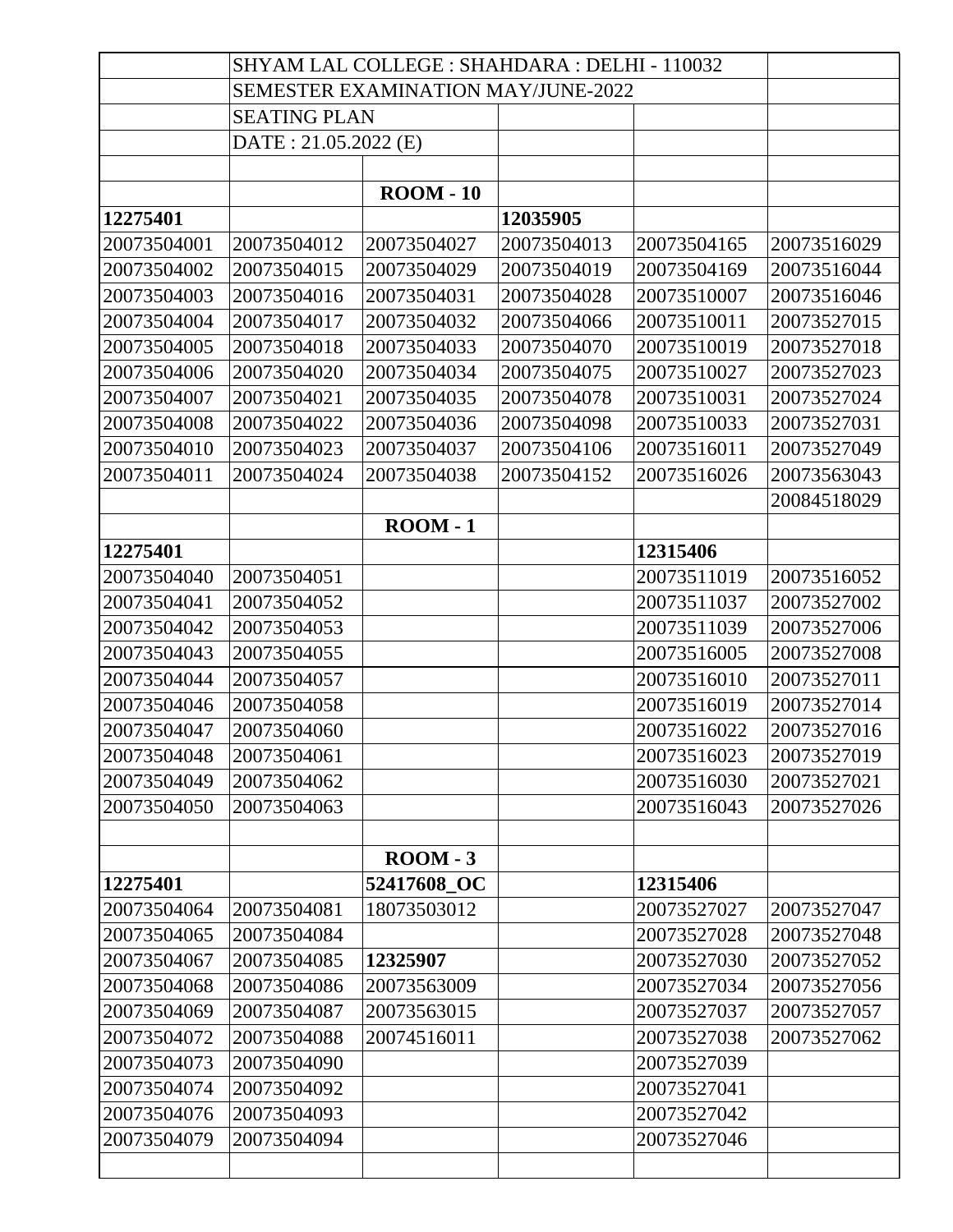|             |                                           |                  | SHYAM LAL COLLEGE : SHAHDARA : DELHI - 110032 |             |             |
|-------------|-------------------------------------------|------------------|-----------------------------------------------|-------------|-------------|
|             | <b>SEMESTER EXAMINATION MAY/JUNE-2022</b> |                  |                                               |             |             |
|             | <b>SEATING PLAN</b>                       |                  |                                               |             |             |
|             | DATE: 21.05.2022 (E)                      |                  |                                               |             |             |
|             |                                           |                  |                                               |             |             |
|             |                                           | $\text{ROM} - 4$ |                                               |             |             |
| 12275401    |                                           |                  |                                               | 12325907    |             |
| 20073504095 |                                           |                  |                                               | 20073510001 |             |
| 20073504097 |                                           |                  |                                               | 20073510002 |             |
| 20073504099 |                                           |                  |                                               | 20073510003 |             |
| 20073504100 |                                           |                  |                                               | 20073510004 |             |
| 20073504101 |                                           |                  |                                               | 20073510009 |             |
| 20073504103 |                                           |                  |                                               | 20073510017 |             |
| 20073504104 |                                           |                  |                                               | 20073510022 |             |
| 20073504105 |                                           |                  |                                               | 20073510026 |             |
| 20073504107 |                                           |                  |                                               | 20073510036 |             |
| 20073504108 |                                           |                  |                                               | 20073510045 |             |
|             |                                           |                  |                                               |             |             |
|             |                                           | $\text{ROM} - 5$ |                                               |             |             |
| 12275401    |                                           |                  |                                               | 12325907    |             |
| 20073504109 | 20073504119                               |                  |                                               | 20073511002 | 20073511044 |
| 20073504110 | 20073504120                               |                  |                                               | 20073511009 | 20073511049 |
| 20073504111 | 20073504121                               |                  |                                               | 20073511011 | 20073511053 |
| 20073504112 | 20073504122                               |                  |                                               | 20073511012 | 20073516001 |
| 20073504113 | 20073504123                               |                  |                                               | 20073511015 | 20073516002 |
| 20073504114 | 20073504124                               |                  |                                               | 20073511016 | 20073516003 |
| 20073504115 | 20073504125                               |                  |                                               | 20073511017 | 20073516004 |
| 20073504116 | 20073504126                               |                  |                                               | 20073511021 | 20073516006 |
| 20073504117 | 20073504127                               |                  |                                               | 20073511026 | 20073516007 |
| 20073504118 | 20073504128                               |                  |                                               | 20073511038 | 20073516008 |
|             |                                           |                  |                                               |             |             |
|             |                                           | $\text{ROM} - 6$ |                                               |             |             |
| 12275401    |                                           |                  |                                               | 12325907    |             |
| 20073504129 | 20073504140                               |                  |                                               | 20073516009 | 20073516031 |
| 20073504130 | 20073504141                               |                  |                                               | 20073516012 | 20073516032 |
| 20073504131 | 20073504142                               |                  |                                               | 20073516017 | 20073516033 |
| 20073504132 | 20073504143                               |                  |                                               | 20073516018 | 20073516034 |
| 20073504133 | 20073504144                               |                  |                                               | 20073516020 | 20073516038 |
| 20073504134 |                                           |                  |                                               | 20073516021 |             |
| 20073504135 |                                           |                  |                                               | 20073516024 |             |
| 20073504136 |                                           |                  |                                               | 20073516025 |             |
| 20073504138 |                                           |                  |                                               | 20073516027 |             |
| 20073504139 |                                           |                  |                                               | 20073516028 |             |
|             |                                           |                  |                                               |             |             |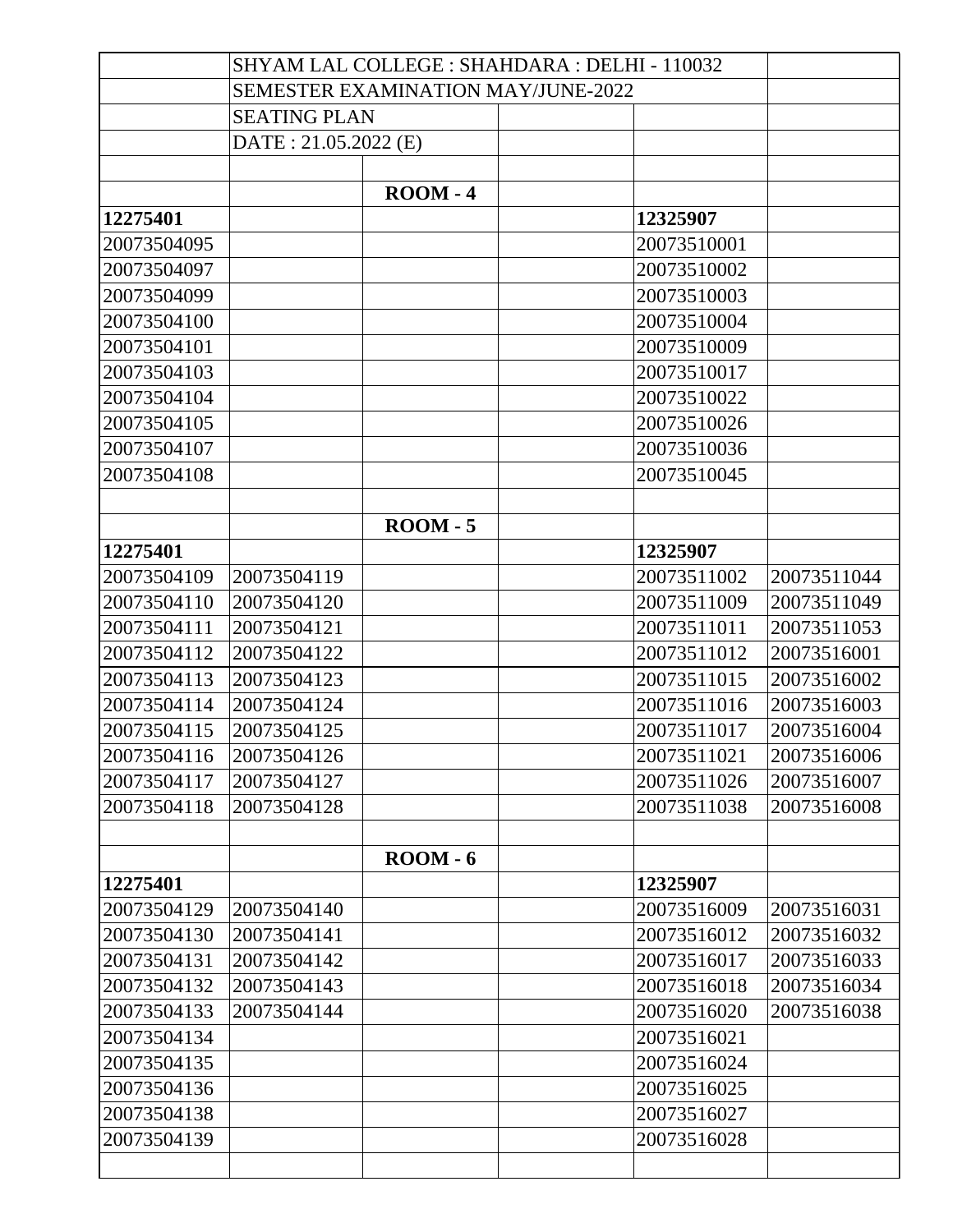|             | SHYAM LAL COLLEGE : SHAHDARA : DELHI - 110032 |                   |             |             |             |
|-------------|-----------------------------------------------|-------------------|-------------|-------------|-------------|
|             | <b>SEMESTER EXAMINATION MAY/JUNE-2022</b>     |                   |             |             |             |
|             | <b>SEATING PLAN</b>                           |                   |             |             |             |
|             | DATE: 21.05.2022 (E)                          |                   |             |             |             |
|             |                                               |                   |             |             |             |
|             |                                               | $\text{ROM} - 7$  |             |             |             |
| 12275401    |                                               |                   |             | 12325907    |             |
| 20073504145 | 20073504157                                   |                   |             | 20073516041 | 20073518005 |
| 20073504146 | 20073504158                                   |                   |             | 20073516042 | 20073518006 |
| 20073504147 | 20073504159                                   |                   |             | 20073516045 | 20073518007 |
| 20073504148 | 20073504160                                   |                   |             | 20073516047 | 20073518008 |
| 20073504149 | 20073504161                                   |                   |             | 20073516049 | 20073518011 |
| 20073504151 |                                               |                   |             | 20073516051 |             |
| 20073504153 |                                               |                   |             | 20073516053 |             |
| 20073504154 |                                               |                   |             | 20073518001 |             |
| 20073504155 |                                               |                   |             | 20073518003 |             |
| 20073504156 |                                               |                   |             | 20073518004 |             |
|             |                                               |                   |             |             |             |
|             |                                               | $\text{ROM} - 8$  |             |             |             |
| 12275401    |                                               |                   |             | 12325907    |             |
| 20073504162 | 20073504175                                   |                   |             | 20073518012 | 20073518022 |
| 20073504163 | 20073504176                                   |                   |             | 20073518013 | 20073518023 |
| 20073504164 | 20073504177                                   |                   |             | 20073518014 | 20073518024 |
| 20073504166 | 20073504178                                   |                   |             | 20073518015 | 20073518026 |
| 20073504167 | 20073504179                                   |                   |             | 20073518016 | 20073518027 |
| 20073504168 |                                               |                   |             | 20073518017 |             |
| 20073504170 |                                               |                   |             | 20073518018 |             |
| 20073504172 |                                               |                   |             | 20073518019 |             |
| 20073504173 |                                               |                   |             | 20073518020 |             |
| 20073504174 |                                               |                   |             | 20073518021 |             |
|             |                                               |                   |             |             |             |
|             |                                               | <b>ROOM - 101</b> |             |             |             |
| 12275401    |                                               |                   | 12325907    |             |             |
| 20073504180 | 20073511027                                   | 20073527035       | 20073518028 | 20073518039 | 20073518050 |
| 20073504181 | 20073518009                                   | 20073527036       | 20073518029 | 20073518040 | 20073518051 |
| 20073504182 | 20073518025                                   | 20073527045       | 20073518031 | 20073518042 | 20073518052 |
| 20073504183 | 20073518055                                   | 20073527050       | 20073518032 | 20073518043 | 20073518053 |
| 20073504184 | 20073527009                                   | 20073527051       | 20073518033 | 20073518044 | 20073518054 |
| 20073504185 | 20073527010                                   | 20073527055       | 20073518034 | 20073518045 | 20073518056 |
| 20073504186 | 20073527025                                   | 20073527059       | 20073518035 | 20073518046 | 20073518057 |
| 20073504187 | 20073527029                                   | 20073527060       | 20073518036 | 20073518047 | 20073518058 |
| 20073511007 | 20073527032                                   | 20073557005       | 20073518037 | 20073518048 | 20073518059 |
| 20073511010 | 20073527033                                   | 20073557009       | 20073518038 | 20073518049 | 20073563003 |
|             |                                               |                   |             |             |             |